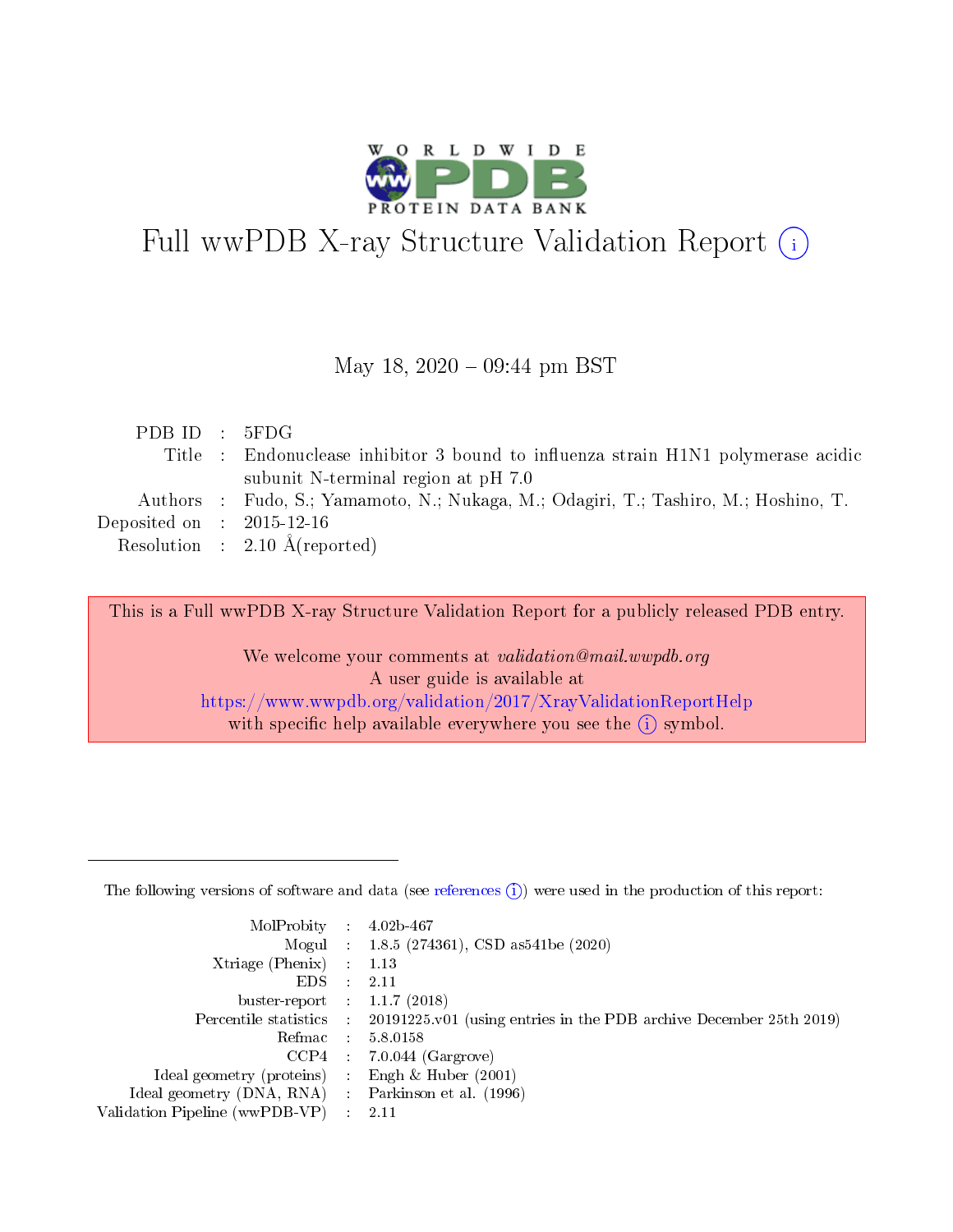# 1 [O](https://www.wwpdb.org/validation/2017/XrayValidationReportHelp#overall_quality)verall quality at a glance  $(i)$

The following experimental techniques were used to determine the structure: X-RAY DIFFRACTION

The reported resolution of this entry is 2.10 Å.

Percentile scores (ranging between 0-100) for global validation metrics of the entry are shown in the following graphic. The table shows the number of entries on which the scores are based.



| Metric                | Whole archive<br>$(\#\text{Entries})$ | Similar resolution<br>$(\#\text{Entries}, \, \text{resolution range}(\textup{\AA}))$ |
|-----------------------|---------------------------------------|--------------------------------------------------------------------------------------|
| $R_{free}$            | 130704                                | $5197(2.10-2.10)$                                                                    |
| Clashscore            | 141614                                | $5710(2.10-2.10)$                                                                    |
| Ramachandran outliers | 138981                                | $5647(2.10-2.10)$                                                                    |
| Sidechain outliers    | 138945                                | $5648$ $(2.10-2.10)$                                                                 |
| RSRZ outliers         | 127900                                | $5083(2.10-2.10)$                                                                    |

The table below summarises the geometric issues observed across the polymeric chains and their fit to the electron density. The red, orange, yellow and green segments on the lower bar indicate the fraction of residues that contain outliers for  $>=3, 2, 1$  and 0 types of geometric quality criteria respectively. A grey segment represents the fraction of residues that are not modelled. The numeric value for each fraction is indicated below the corresponding segment, with a dot representing fractions <=5% The upper red bar (where present) indicates the fraction of residues that have poor fit to the electron density. The numeric value is given above the bar.

| Mol | $\cap$ hain | Length | Quality of chain |    |    |
|-----|-------------|--------|------------------|----|----|
|     |             |        | 2%               |    |    |
|     | . .         | 191    | 88%              | 7% | 5% |

The following table lists non-polymeric compounds, carbohydrate monomers and non-standard residues in protein, DNA, RNA chains that are outliers for geometric or electron-density-fit criteria:

|  |       |  | Mol   Type   Chain   Res   Chirality   Geometry   Clashes   Electron density |
|--|-------|--|------------------------------------------------------------------------------|
|  | - 201 |  |                                                                              |

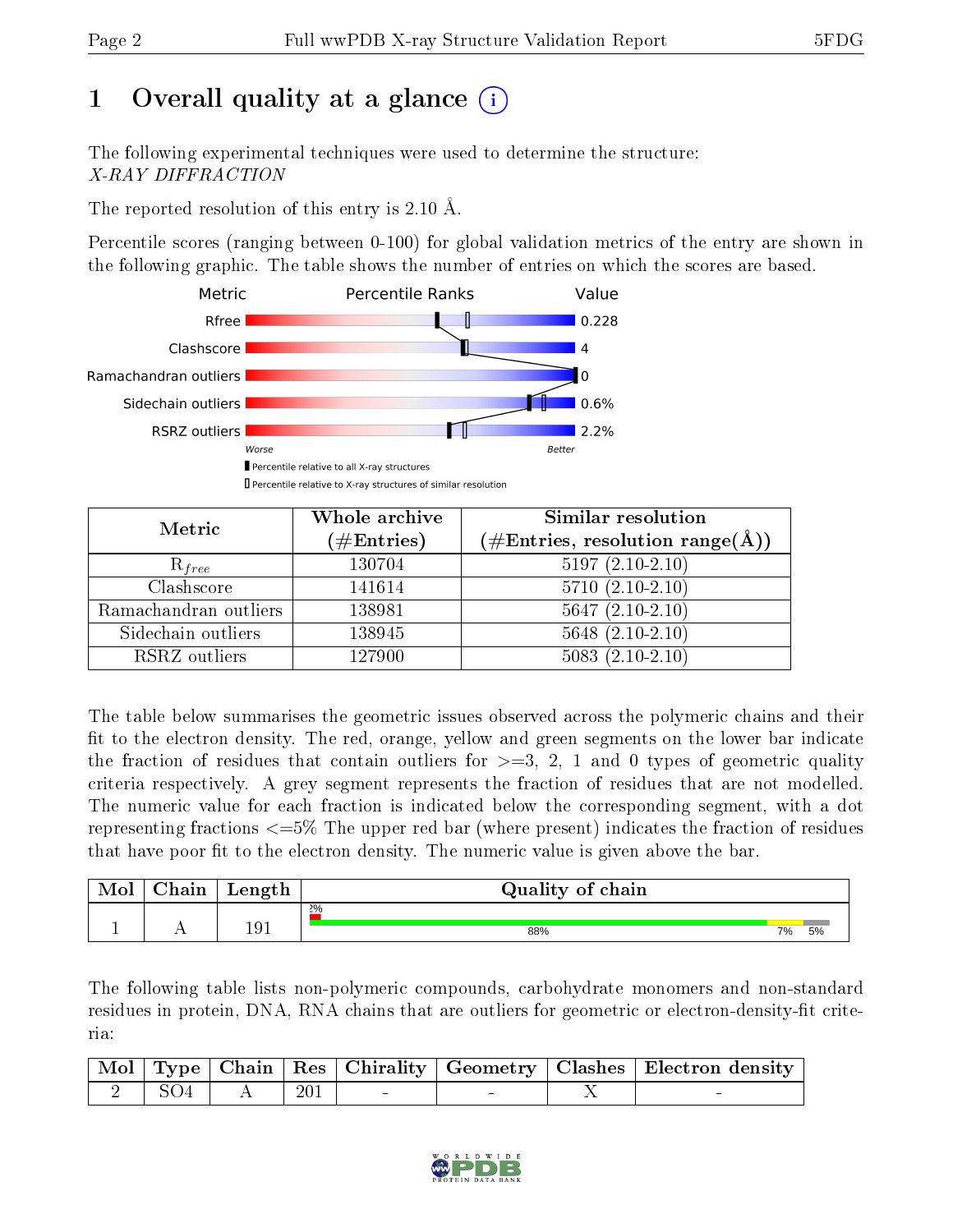# 2 Entry composition (i)

There are 5 unique types of molecules in this entry. The entry contains 1628 atoms, of which 0 are hydrogens and 0 are deuteriums.

In the tables below, the ZeroOcc column contains the number of atoms modelled with zero occupancy, the AltConf column contains the number of residues with at least one atom in alternate conformation and the Trace column contains the number of residues modelled with at most 2 atoms.

Molecule 1 is a protein called Polymerase acidic protein.

| Mol | $\operatorname{\mathsf{Chain}}$ | Residues | Atoms        |     |     | $\rm{ZeroOcc}$   AltConf | $\perp$ Trace |  |  |
|-----|---------------------------------|----------|--------------|-----|-----|--------------------------|---------------|--|--|
|     |                                 | 181      | <b>Total</b> |     |     |                          |               |  |  |
|     |                                 |          | 1493         | 943 | 258 | -281                     |               |  |  |

| There are 16 discrepancies between the modelled and reference sequences: |  |  |  |
|--------------------------------------------------------------------------|--|--|--|
|                                                                          |  |  |  |

| Chain    | Residue        | Modelled   | Actual | Comment        | Reference         |
|----------|----------------|------------|--------|----------------|-------------------|
| А        |                | <b>GLY</b> |        | expression tag | <b>UNP P03433</b> |
| $\bf{A}$ | $\overline{2}$ | <b>PRO</b> |        | expression tag | <b>UNP P03433</b> |
| A        | 3              | LEU        |        | expression tag | <b>UNP P03433</b> |
| А        | $\overline{4}$ | GLY        |        | expression tag | <b>UNP P03433</b> |
| A        | $\overline{5}$ | <b>SER</b> |        | expression tag | <b>UNP P03433</b> |
| А        | 56             | ALA        |        | linker         | <b>UNP P03433</b> |
| $\bf{A}$ | 57             | <b>SER</b> |        | linker         | <b>UNP P03433</b> |
| А        | 183            | ALA        |        | expression tag | <b>UNP P03433</b> |
| А        | 184            | ALA        |        | expression tag | <b>UNP P03433</b> |
| А        | 185            | GLU        |        | expression tag | <b>UNP P03433</b> |
| А        | 186            | <b>LEU</b> |        | expression tag | <b>UNP P03433</b> |
| А        | 187            | ALA        |        | expression tag | <b>UNP P03433</b> |
| А        | 188            | LEU        |        | expression tag | <b>UNP P03433</b> |
| А        | 189            | VAL        |        | expression tag | <b>UNP P03433</b> |
| А        | 190            | <b>PRO</b> |        | expression tag | <b>UNP P03433</b> |
| А        | 191            | $\rm{ARG}$ |        | expression tag | <b>UNP P03433</b> |

• Molecule 2 is SULFATE ION (three-letter code: SO4) (formula:  $O_4S$ ).

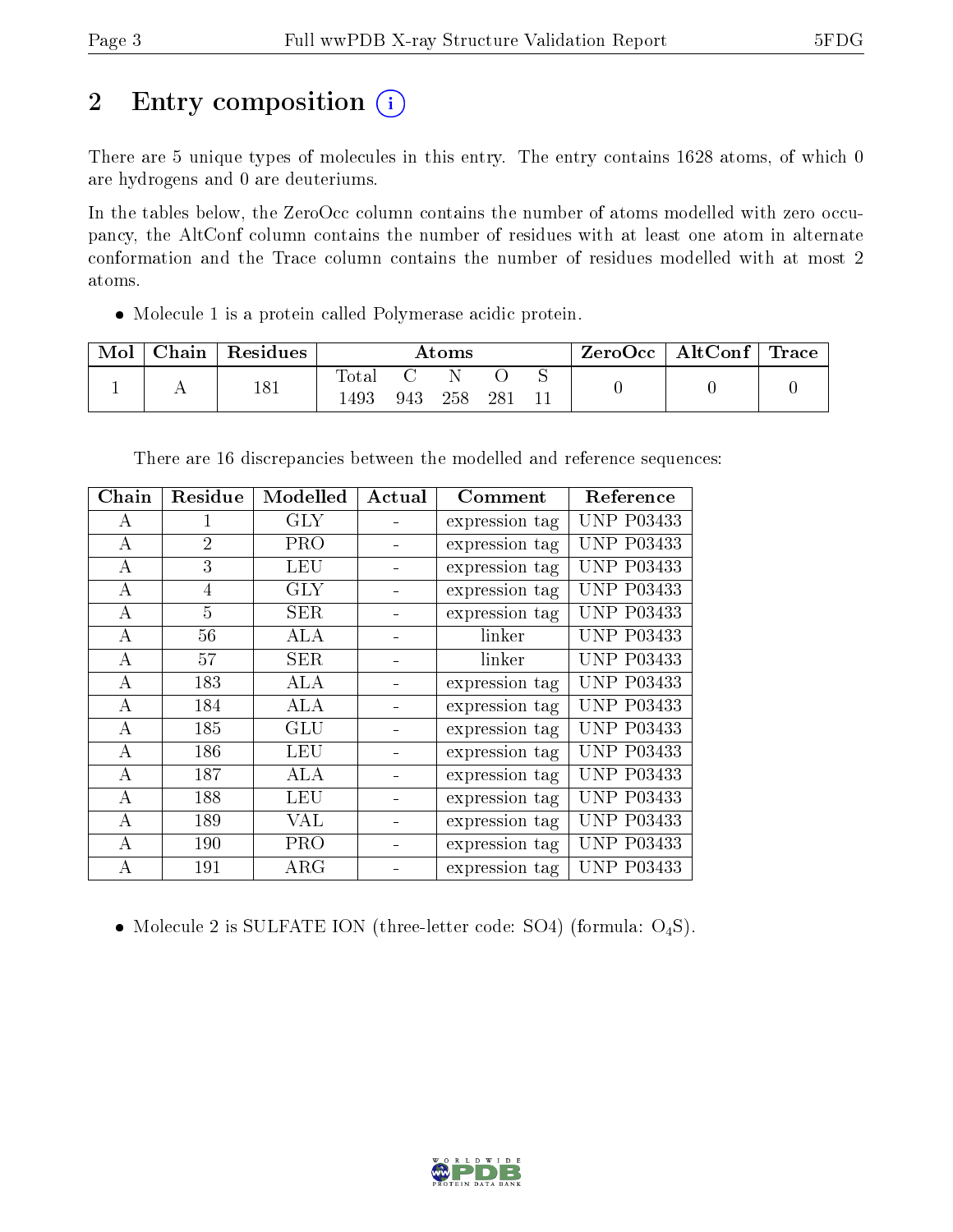

|  | $\text{Mol}$   Chain   Residues | Atoms       |  |  | $ZeroOcc$   AltConf |  |
|--|---------------------------------|-------------|--|--|---------------------|--|
|  |                                 | $\rm Total$ |  |  |                     |  |

Molecule 3 is MANGANESE (II) ION (three-letter code: MN) (formula: Mn).

|  | $Mol$   Chain   Residues | A toms | $ZeroOcc \mid AltConf \mid$ |  |
|--|--------------------------|--------|-----------------------------|--|
|  |                          | Total  |                             |  |

 Molecule 4 is (2Z)-4-[1-benzyl-4-(4-chlorobenzyl)piperidin-4-yl]-2-hydroxy-4-oxobut-2-enoic acid (three-letter code: 0N8) (formula:  $C_{23}H_{24}CNO_4$ ).



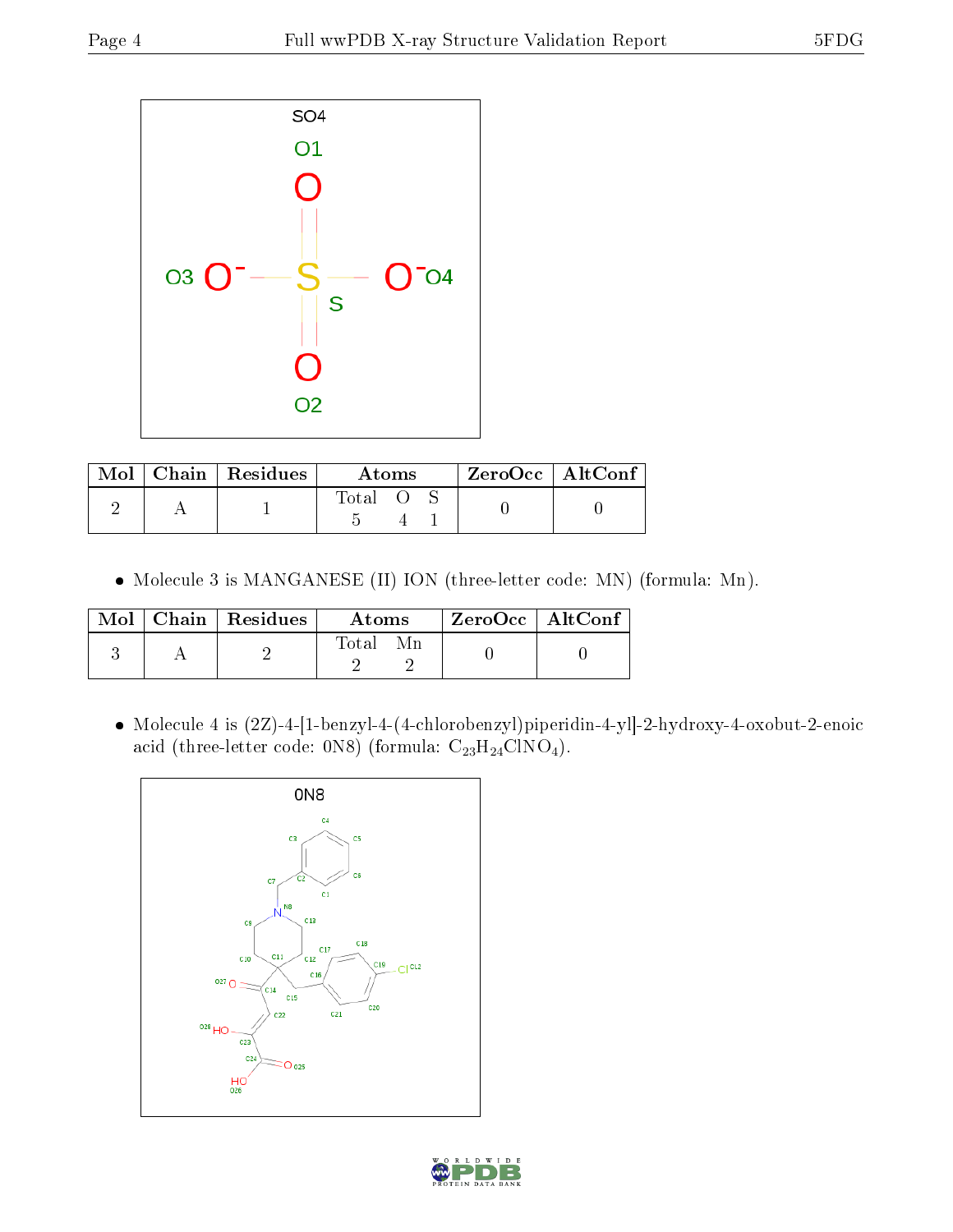| Mol | Chain   Residues | Atoms      |      |  |  | $ZeroOcc \mid AltConf \mid$ |  |
|-----|------------------|------------|------|--|--|-----------------------------|--|
|     |                  | Total C Cl |      |  |  |                             |  |
|     |                  |            | -23- |  |  |                             |  |

 $\bullet\,$  Molecule 5 is water.

|  | $\text{Mol}$   Chain   Residues | Atoms             | ZeroOcc   AltConf |  |
|--|---------------------------------|-------------------|-------------------|--|
|  | 99                              | Total<br>99<br>99 |                   |  |

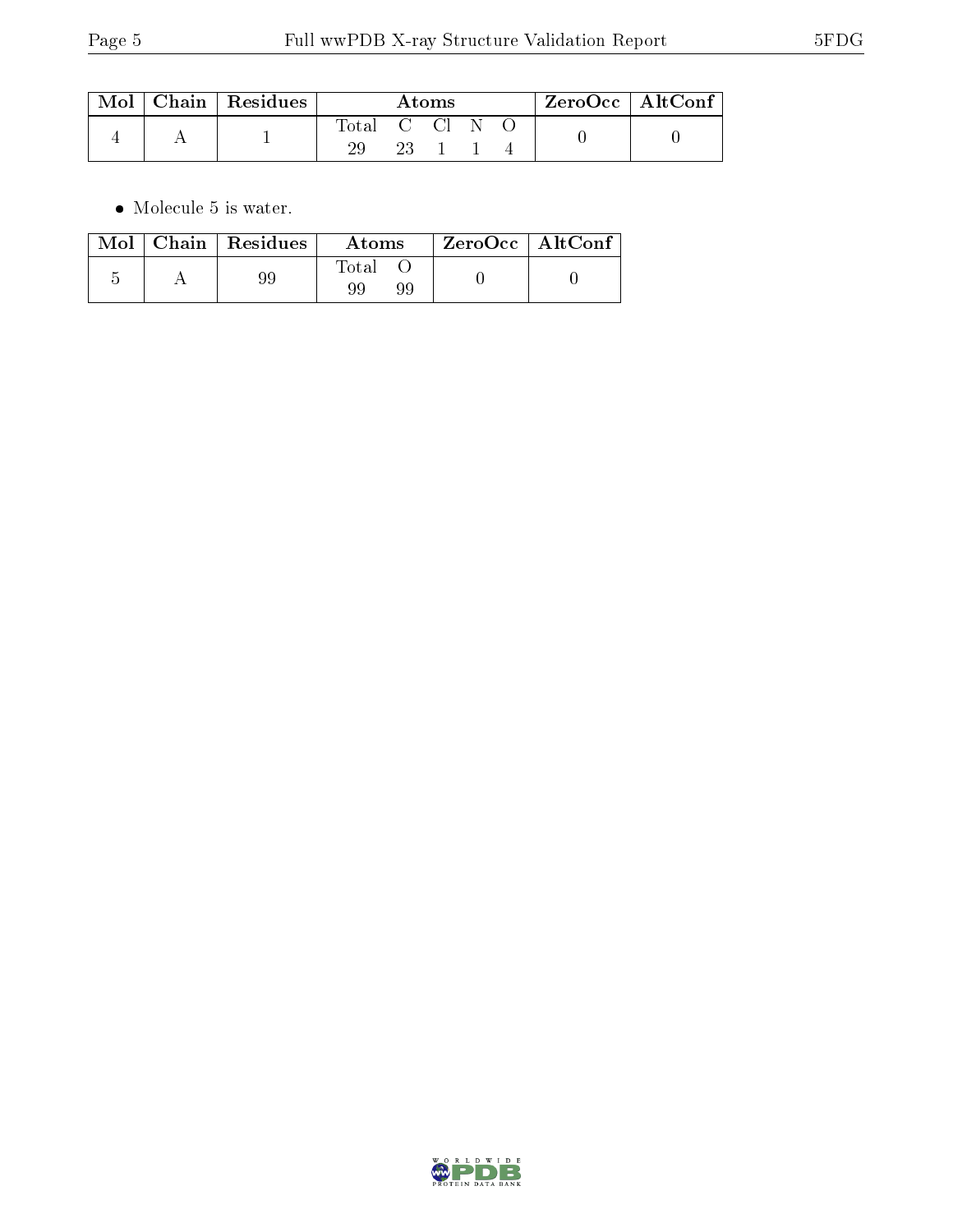# 3 Residue-property plots (i)

These plots are drawn for all protein, RNA and DNA chains in the entry. The first graphic for a chain summarises the proportions of the various outlier classes displayed in the second graphic. The second graphic shows the sequence view annotated by issues in geometry and electron density. Residues are color-coded according to the number of geometric quality criteria for which they contain at least one outlier: green  $= 0$ , yellow  $= 1$ , orange  $= 2$  and red  $= 3$  or more. A red dot above a residue indicates a poor fit to the electron density (RSRZ  $> 2$ ). Stretches of 2 or more consecutive residues without any outlier are shown as a green connector. Residues present in the sample, but not in the model, are shown in grey.

• Molecule 1: Polymerase acidic protein



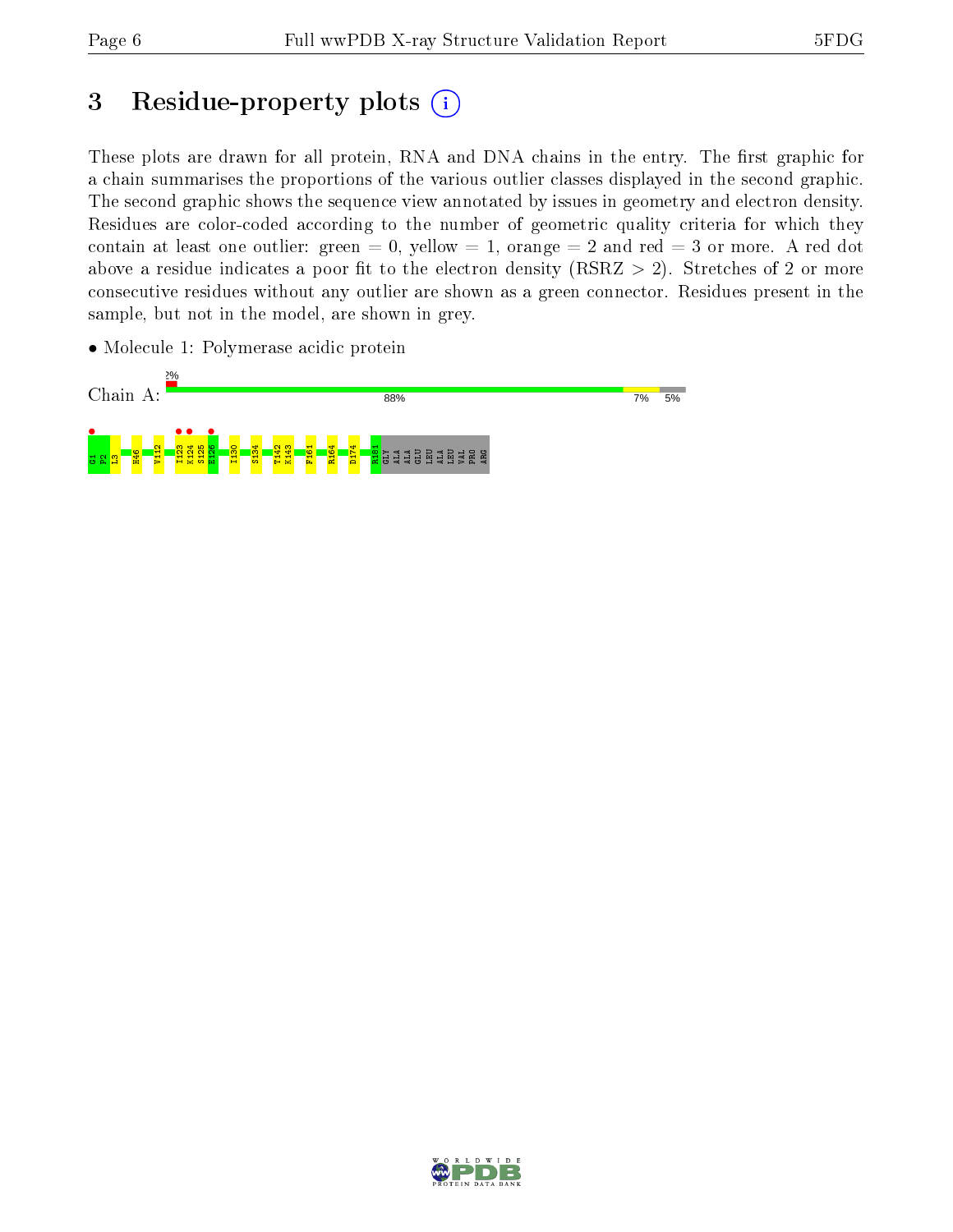# 4 Data and refinement statistics  $(i)$

| Property                                                             | Value                                           | Source     |  |
|----------------------------------------------------------------------|-------------------------------------------------|------------|--|
| Space group                                                          | P 41 21 2                                       | Depositor  |  |
| Cell constants                                                       | 66.44Å 126.98Å<br>66.44Å                        | Depositor  |  |
| a, b, c, $\alpha$ , $\beta$ , $\gamma$                               | $90.00^{\circ}$ $90.00^{\circ}$ $90.00^{\circ}$ |            |  |
| Resolution $(A)$                                                     | $37.76 - 2.10$                                  | Depositor  |  |
|                                                                      | $46.98 - 2.09$                                  | <b>EDS</b> |  |
| % Data completeness                                                  | $99.2(37.76-2.10)$                              | Depositor  |  |
| (in resolution range)                                                | 99.3 (46.98-2.09)                               | <b>EDS</b> |  |
| $R_{merge}$                                                          | 0.12                                            | Depositor  |  |
| $\mathrm{R}_{sym}$                                                   | (Not available)                                 | Depositor  |  |
| $\langle I/\sigma(I) \rangle^{-1}$                                   | $2.99$ (at $2.08\text{\AA}$ )                   | Xtriage    |  |
| Refinement program                                                   | PHENIX phenix.refine: 1.8.1 116                 | Depositor  |  |
|                                                                      | 0.190,<br>0.228                                 | Depositor  |  |
| $R, R_{free}$                                                        | 0.191, 0.228                                    | DCC        |  |
| $\mathcal{R}_{free}$ test set                                        | $\overline{915}$ reflections $(5.23\%)$         | wwPDB-VP   |  |
| Wilson B-factor $(A^2)$                                              | 37.4                                            | Xtriage    |  |
| Anisotropy                                                           | 0.173                                           | Xtriage    |  |
| Bulk solvent $k_{sol}(e/\mathring{A}^3)$ , $B_{sol}(\mathring{A}^2)$ | $0.37$ , 53.6                                   | <b>EDS</b> |  |
| $L$ -test for twinning <sup>2</sup>                                  | $< L >$ = 0.48, $< L2$ > = 0.31                 | Xtriage    |  |
| Estimated twinning fraction                                          | No twinning to report.                          | Xtriage    |  |
| $F_o, F_c$ correlation                                               | 0.95                                            | <b>EDS</b> |  |
| Total number of atoms                                                | 1628                                            | wwPDB-VP   |  |
| Average B, all atoms $(A^2)$                                         | 37.0                                            | wwPDB-VP   |  |

Xtriage's analysis on translational NCS is as follows: The largest off-origin peak in the Patterson function is  $5.33\%$  of the height of the origin peak. No significant pseudotranslation is detected.

<sup>&</sup>lt;sup>2</sup>Theoretical values of  $\langle |L| \rangle$ ,  $\langle L^2 \rangle$  for acentric reflections are 0.5, 0.333 respectively for untwinned datasets, and 0.375, 0.2 for perfectly twinned datasets.



<span id="page-6-1"></span><span id="page-6-0"></span><sup>1</sup> Intensities estimated from amplitudes.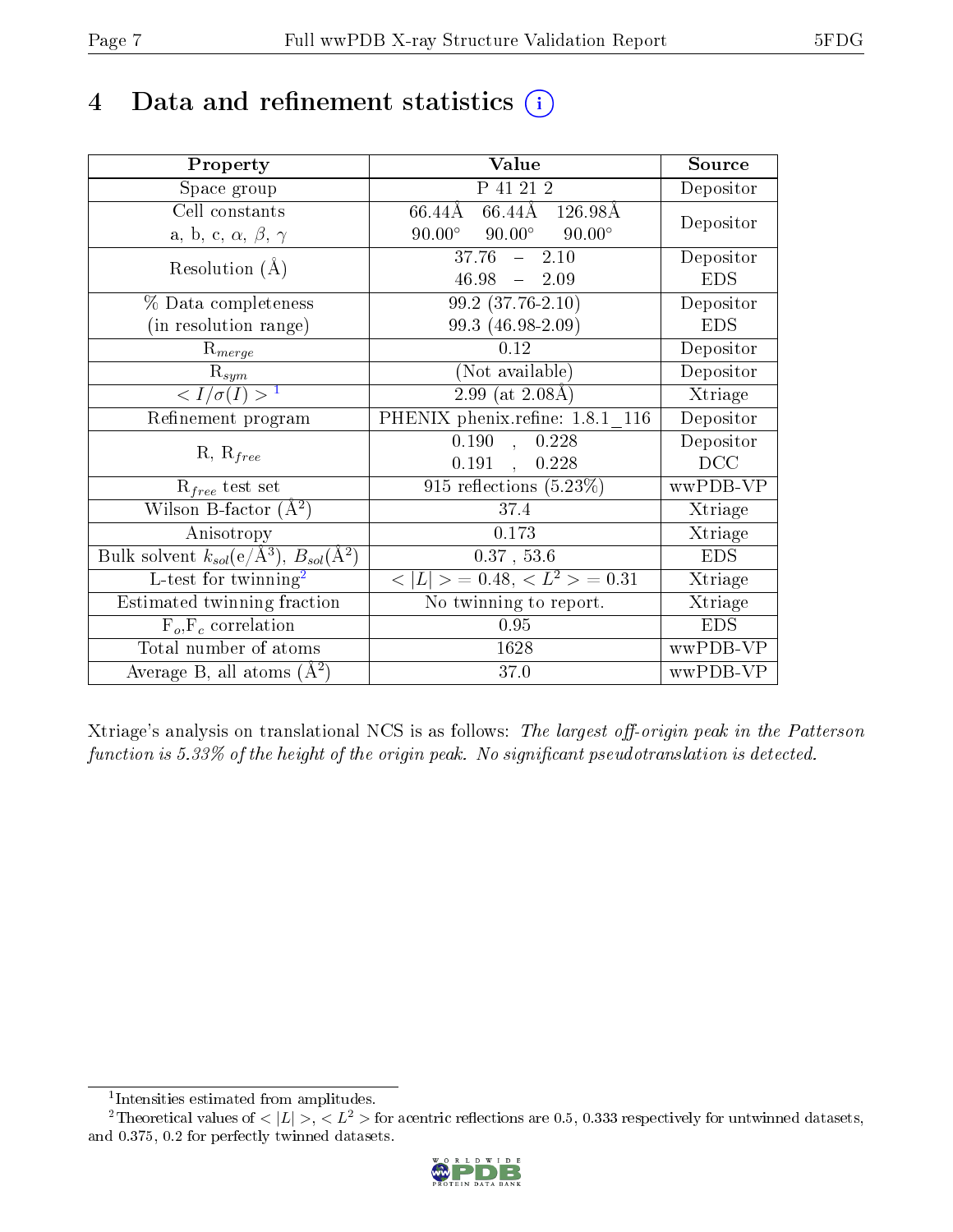# 5 Model quality  $(i)$

## 5.1 Standard geometry (i)

Bond lengths and bond angles in the following residue types are not validated in this section: 0N8, MN, SO4

The Z score for a bond length (or angle) is the number of standard deviations the observed value is removed from the expected value. A bond length (or angle) with  $|Z| > 5$  is considered an outlier worth inspection. RMSZ is the root-mean-square of all Z scores of the bond lengths (or angles).

| $Mol$   Chain |      | Bond lengths                    |      | Bond angles |
|---------------|------|---------------------------------|------|-------------|
|               |      | RMSZ $ #Z  > 5$ RMSZ $ #Z  > 5$ |      |             |
|               | 0.32 | 0/1523                          | 0.50 | 0/2044      |

There are no bond length outliers.

There are no bond angle outliers.

There are no chirality outliers.

There are no planarity outliers.

### 5.2 Too-close contacts  $(i)$

In the following table, the Non-H and H(model) columns list the number of non-hydrogen atoms and hydrogen atoms in the chain respectively. The H(added) column lists the number of hydrogen atoms added and optimized by MolProbity. The Clashes column lists the number of clashes within the asymmetric unit, whereas Symm-Clashes lists symmetry related clashes.

|  |      |      | Mol   Chain   Non-H   H(model)   H(added)   Clashes   Symm-Clashes |
|--|------|------|--------------------------------------------------------------------|
|  | 1493 | 1470 |                                                                    |
|  |      |      |                                                                    |
|  |      |      |                                                                    |
|  | 29   | າາ   |                                                                    |
|  | 99   |      |                                                                    |
|  | 1628 | .492 |                                                                    |

The all-atom clashscore is defined as the number of clashes found per 1000 atoms (including hydrogen atoms). The all-atom clashscore for this structure is 4.

All (12) close contacts within the same asymmetric unit are listed below, sorted by their clash magnitude.

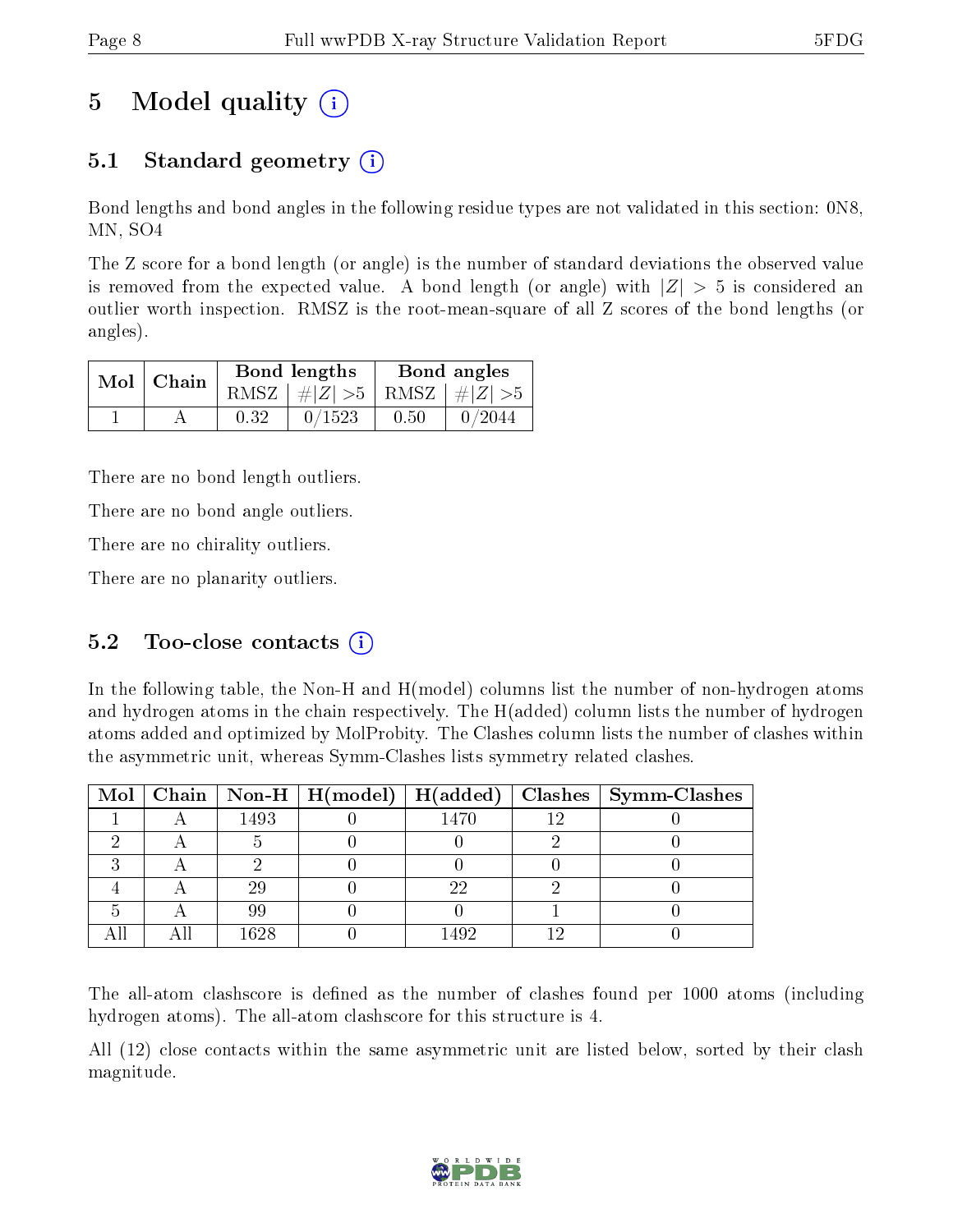| Atom-1               | Atom-2               | Interatomic<br>distance $(A)$ | Clash<br>overlap $(A)$ |
|----------------------|----------------------|-------------------------------|------------------------|
| 1:A:164:ARG:NH1      | 2: A: 201: SO4: O2   | 2.14                          | 0.80                   |
| 1:A:123:ILE:HD12     | 1:A:125:SER:H        | 1.64                          | 0.61                   |
| 1: A:46: HIS: ND1    | 4:A:204:0N8:H26      | 2.24                          | 0.52                   |
| 1:A:142:THR:HG22     | 1: A:143:LYS:HG2     | 1.92                          | 0.52                   |
| 1:A:164:ARG:NH1      | 2: A:201:SO4:S       | 2.81                          | 0.49                   |
| 1: A: 123: ILE: HG12 | 1: A: 130: ILE: HD11 | 1.96                          | 0.48                   |
| 1: A: 112: VAL: CG1  | 1: A:134: SER:HB3    | 2.45                          | 0.46                   |
| 1:A:112:VAL:HG13     | 1:A:134:SER:HB3      | 2.01                          | 0.43                   |
| 1: A:46: HIS: CE1    | 4:A:204:0N8:H26      | 2.54                          | 0.42                   |
| 1:A:123:ILE:HD12     | 1:A:124:LYS:N        | 2.35                          | 0.41                   |
| 1:A:3:LEU:HA         | 1:A:3:LEU:HD12       | 1.89                          | 0.41                   |
| 1: A:161:PHE:HB2     | 5:A:358:HOH:O        | 2.21                          | 0.41                   |

There are no symmetry-related clashes.

### 5.3 Torsion angles (i)

#### 5.3.1 Protein backbone (i)

In the following table, the Percentiles column shows the percent Ramachandran outliers of the chain as a percentile score with respect to all X-ray entries followed by that with respect to entries of similar resolution.

The Analysed column shows the number of residues for which the backbone conformation was analysed, and the total number of residues.

| $\mid$ Mol $\mid$ Chain $\mid$ | Analysed                           | Favoured   Allowed   Outliers   Percentiles |  |                                                                                    |  |
|--------------------------------|------------------------------------|---------------------------------------------|--|------------------------------------------------------------------------------------|--|
|                                | 179/191 (94%)   176 (98%)   3 (2%) |                                             |  | $\begin{array}{ c c c c c }\n\hline\n\multicolumn{1}{ c }{100} & 100\n\end{array}$ |  |

There are no Ramachandran outliers to report.

#### 5.3.2 Protein sidechains  $(i)$

In the following table, the Percentiles column shows the percent sidechain outliers of the chain as a percentile score with respect to all X-ray entries followed by that with respect to entries of similar resolution.

The Analysed column shows the number of residues for which the sidechain conformation was analysed, and the total number of residues.

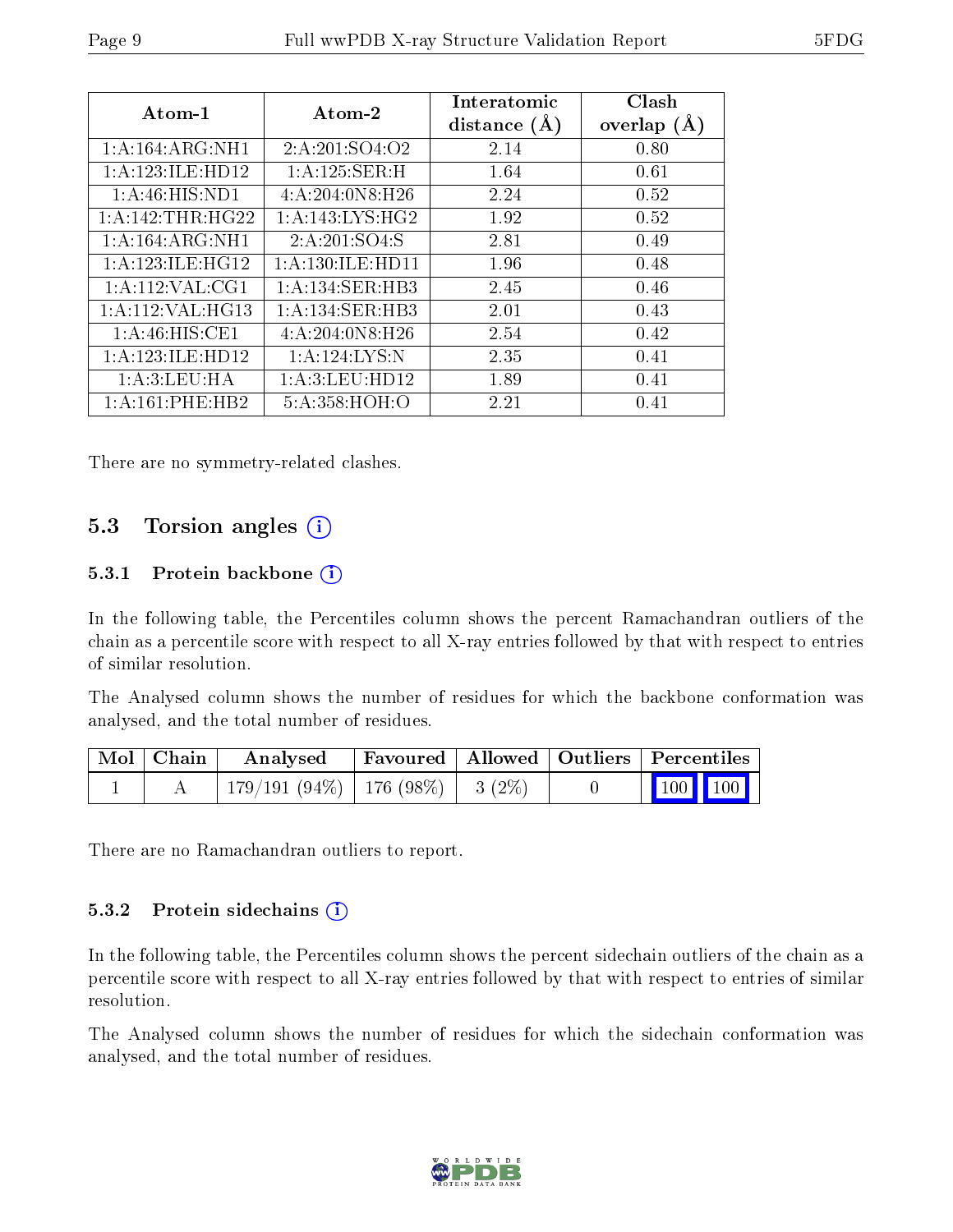| Mol   Chain | Analysed                      |  |          | Rotameric   Outliers   Percentiles |       |  |
|-------------|-------------------------------|--|----------|------------------------------------|-------|--|
|             | $162/168$ (96\%)   161 (99\%) |  | $1(1\%)$ |                                    | 86 90 |  |

All (1) residues with a non-rotameric sidechain are listed below:

| Mot | Chain - | $\parallel$ Res | рe<br>L V. |
|-----|---------|-----------------|------------|
|     |         |                 |            |

Some sidechains can be flipped to improve hydrogen bonding and reduce clashes. There are no such sidechains identified.

#### $5.3.3$  RNA  $(i)$

There are no RNA molecules in this entry.

#### 5.4 Non-standard residues in protein, DNA, RNA chains (i)

There are no non-standard protein/DNA/RNA residues in this entry.

#### 5.5 Carbohydrates (i)

There are no carbohydrates in this entry.

### 5.6 Ligand geometry (i)

Of 4 ligands modelled in this entry, 2 are monoatomic - leaving 2 for Mogul analysis.

In the following table, the Counts columns list the number of bonds (or angles) for which Mogul statistics could be retrieved, the number of bonds (or angles) that are observed in the model and the number of bonds (or angles) that are defined in the Chemical Component Dictionary. The Link column lists molecule types, if any, to which the group is linked. The Z score for a bond length (or angle) is the number of standard deviations the observed value is removed from the expected value. A bond length (or angle) with  $|Z| > 2$  is considered an outlier worth inspection. RMSZ is the root-mean-square of all Z scores of the bond lengths (or angles).

| Mol |     |   |     |        |          |      |               |          |      |          |  |  |  |  |  |  |  |  |  |  | Chain<br>Link<br>Res<br><b>Type</b> |  |  | Bond lengths |  | Bond angles |  |  |
|-----|-----|---|-----|--------|----------|------|---------------|----------|------|----------|--|--|--|--|--|--|--|--|--|--|-------------------------------------|--|--|--------------|--|-------------|--|--|
|     |     |   |     |        | Counts   | RMSZ | H Z           | Counts   | RMSZ | $\#$     |  |  |  |  |  |  |  |  |  |  |                                     |  |  |              |  |             |  |  |
| 4   | 0N8 | A | 204 |        | 28,31,31 | 3.64 | $46\%$<br> 13 | 35,43,43 | 5.56 | $ 40\% $ |  |  |  |  |  |  |  |  |  |  |                                     |  |  |              |  |             |  |  |
|     | SO4 |   | 201 | $\sim$ | 4.4.4    | U.I4 |               | 6.6.6    | 0.19 |          |  |  |  |  |  |  |  |  |  |  |                                     |  |  |              |  |             |  |  |

In the following table, the Chirals column lists the number of chiral outliers, the number of chiral

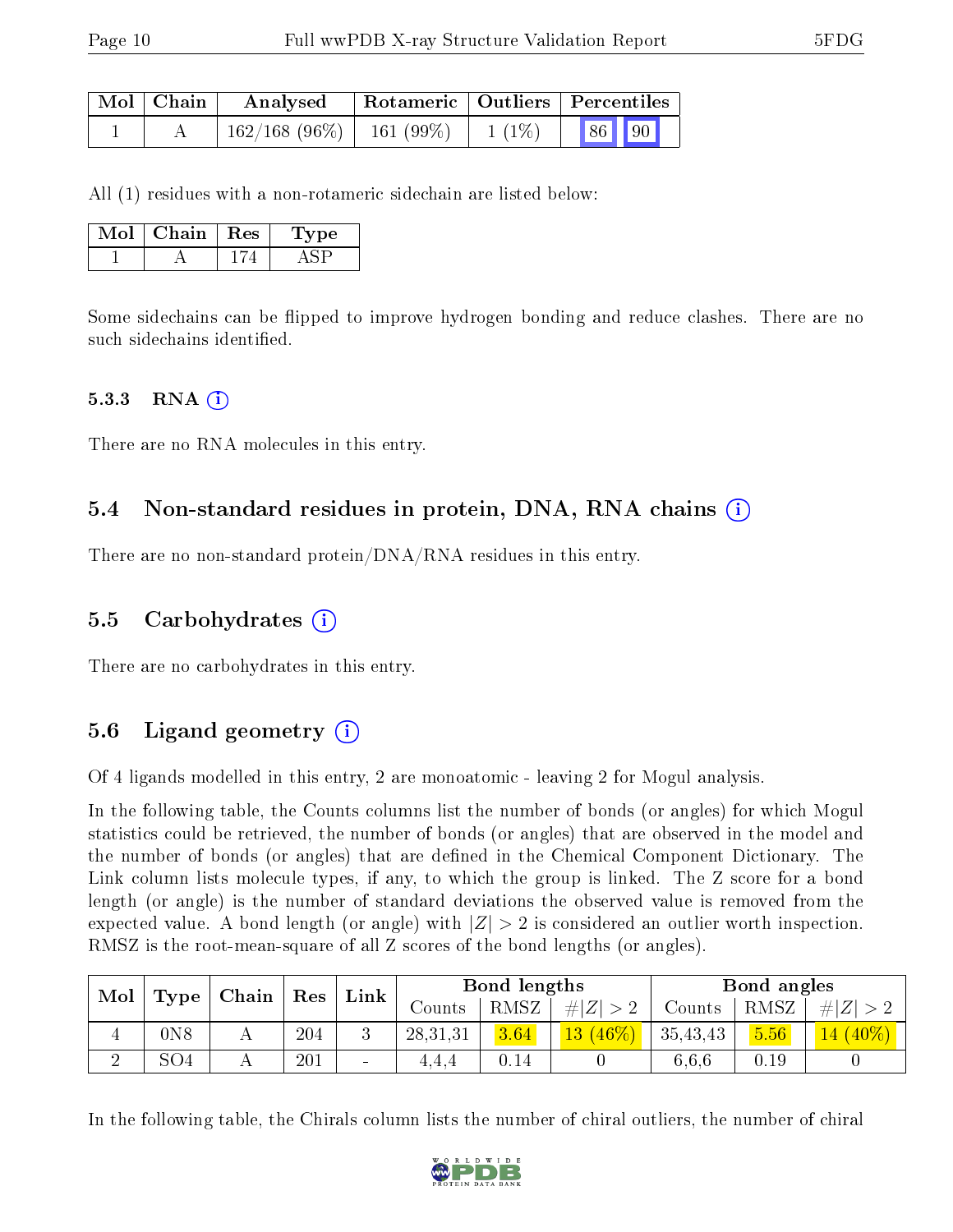centers analysed, the number of these observed in the model and the number defined in the Chemical Component Dictionary. Similar counts are reported in the Torsion and Rings columns. '-' means no outliers of that kind were identified.

|                  |     | Mol   Type   Chain   Res   Link   Chirals | Torsions                         | $\mathbf{Rings}$ |
|------------------|-----|-------------------------------------------|----------------------------------|------------------|
| 0 <sub>N</sub> 8 | 204 | <b>Contract Contract Contract</b>         | $\frac{5}{19/35/35}$   $1/3/3/3$ |                  |

All (13) bond length outliers are listed below:

| Mol            | Chain | Res | <b>Type</b>    | Atoms                            | Z       | Observed $(A)$ | Ideal(A) |
|----------------|-------|-----|----------------|----------------------------------|---------|----------------|----------|
| 4              | А     | 204 | 0N8            | $C22-C23$                        | 7.96    | 1.53           | 1.38     |
| 4              | A     | 204 | 0N8            | $C12-C11$                        | $-7.49$ | 1.41           | 1.54     |
| 4              | А     | 204 | 0N8            | O27-C14                          | 7.44    | 1.38           | 1.22     |
| 4              | А     | 204 | 0N8            | $C7-C2$                          | $-6.32$ | 1.40           | 1.51     |
| $\overline{4}$ | А     | 204 | 0N8            | $C12-C13$                        | 5.68    | 1.66           | 1.52     |
| 4              | А     | 204 | 0N8            | $C15-C16$                        | $-5.60$ | 1.41           | 1.51     |
| 4              | A     | 204 | 0N8            | $C10-C9$                         | 4.73    | 1.64           | 1.52     |
| 4              | А     | 204 | 0N8            | O <sub>28</sub> -C <sub>23</sub> | $-3.83$ | 1.23           | 1.32     |
| 4              | А     | 204 | 0N8            | $C22-C14$                        | 3.66    | 1.53           | 1.41     |
| 4              | A     | 204 | 0N8            | $C15-C11$                        | $-3.45$ | 1.51           | 1.56     |
| 4              | А     | 204 | 0N8            | $C10-C11$                        | 3.16    | 1.59           | 1.54     |
| $\overline{4}$ | А     | 204 | 0 <sub>N</sub> | $C9-N8$                          | $-2.93$ | 1.38           | 1.46     |
| 4              | А     | 204 | 0N8            | $C13-N8$                         | 2.14    | 1.52           | 1.46     |

All (14) bond angle outliers are listed below:

| Mol            | Chain | Res | Type             | Atoms                                             | Z        | Observed $\binom{o}{c}$ | $Ideal(^o)$ |
|----------------|-------|-----|------------------|---------------------------------------------------|----------|-------------------------|-------------|
| 4              | А     | 204 | 0 <sub>N</sub> 8 | $C12-C11-C15$                                     | 15.78    | 142.18                  | 109.84      |
| 4              | А     | 204 | 0 <sub>N</sub> 8 | $C7-N8-C9$                                        | 15.14    | 144.76                  | 111.06      |
| 4              | А     | 204 | 0 <sub>N</sub> 8 | $C12-C11-C10$                                     | $-14.79$ | 88.66                   | 108.13      |
| 4              | А     | 204 | 0 <sub>N</sub> 8 | $C13-N8-C9$                                       | $-10.03$ | 86.26                   | 108.83      |
| 4              | А     | 204 | 0N8              | C12-C13-N8                                        | 8.36     | 119.48                  | 111.23      |
| 4              | А     | 204 | 0 <sub>N</sub>   | C13-C12-C11                                       | $-7.26$  | 100.61                  | 109.17      |
| 4              | А     | 204 | 0 <sub>N</sub>   | $C11-C15-C16$                                     | $-6.00$  | 107.93                  | 116.29      |
| 4              | А     | 204 | 0 <sub>N</sub> 8 | $C10$ -C9-N8                                      | $-5.32$  | 105.98                  | 111.23      |
| $\overline{4}$ | А     | 204 | 0 <sub>N</sub> 8 | $C10-C11-C15$                                     | $-4.59$  | 100.43                  | 109.84      |
| 4              | А     | 204 | 0 <sub>N</sub> 8 | $C7-N8-C13$                                       | $-4.37$  | 101.34                  | 111.06      |
| 4              | А     | 204 | 0 <sub>N</sub> 8 | $C9-C10-C11$                                      | 3.69     | 113.52                  | 109.17      |
| 4              | А     | 204 | 0 <sub>N</sub> 8 | $C2-C7-N8$                                        | 2.88     | 118.72                  | 113.12      |
| 4              | А     | 204 | 0 <sub>N</sub> 8 | O <sub>28</sub> -C <sub>23</sub> -C <sub>22</sub> | 2.39     | 124.43                  | 121.09      |
| 4              | А     | 204 | 0 <sub>N</sub>   | O27-C14-C22                                       | $-2.30$  | 118.40                  | 126.25      |

There are no chirality outliers.

All (5) torsion outliers are listed below:

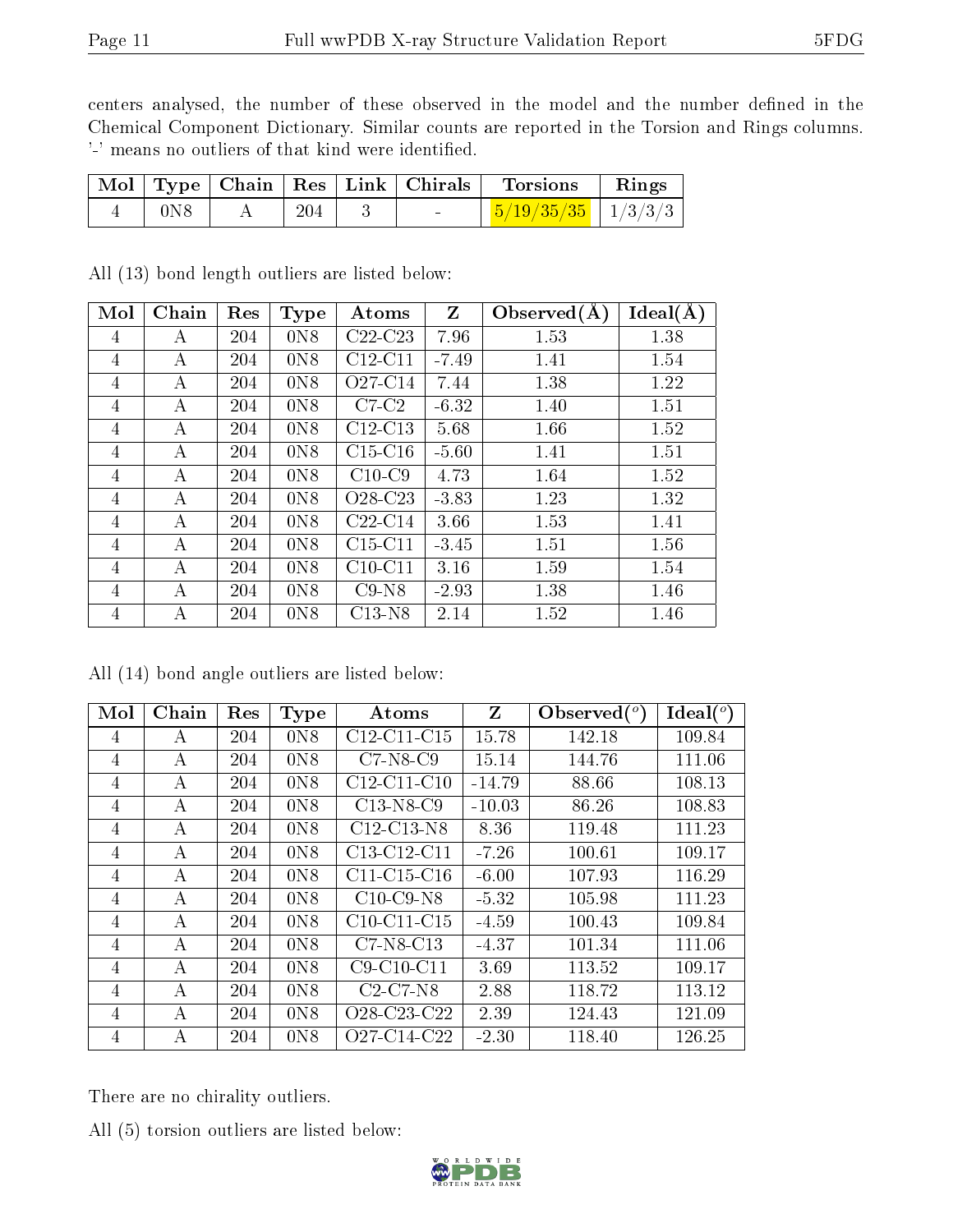| Mol | $Chain$ | Res | Type             | Atoms             |
|-----|---------|-----|------------------|-------------------|
|     |         | 204 | 0 <sub>N</sub> 8 | $C11-C15-C16-C21$ |
|     |         | 204 | 0 <sub>N</sub> 8 | $C11-C15-C16-C17$ |
|     |         | 204 | 0 <sub>N</sub> 8 | $C15-C11-C14-O27$ |
|     |         | 204 | 0 <sub>N</sub> 8 | $C10-C11-C14-O27$ |
|     |         | 204 | 0 <sub>N</sub>   | $C14-C11-C15-C16$ |

All (1) ring outliers are listed below:

| $+$ Mol $\mid$ Chain $\mid$ Res $\mid$ Type $+$ |                | A toms                                                                                                    |
|-------------------------------------------------|----------------|-----------------------------------------------------------------------------------------------------------|
|                                                 | 0 <sub>N</sub> | $\mid$ C <sub>10</sub> -C <sub>11</sub> -C <sub>12</sub> -C <sub>13</sub> -C <sub>9</sub> -N <sub>8</sub> |

2 monomers are involved in 4 short contacts:

| Mol |  |  | Chain   Res   Type   Clashes   Symm-Clashes |
|-----|--|--|---------------------------------------------|
|     |  |  |                                             |
|     |  |  |                                             |

The following is a two-dimensional graphical depiction of Mogul quality analysis of bond lengths, bond angles, torsion angles, and ring geometry for all instances of the Ligand of Interest. In addition, ligands with molecular weight > 250 and outliers as shown on the validation Tables will also be included. For torsion angles, if less then 5% of the Mogul distribution of torsion angles is within 10 degrees of the torsion angle in question, then that torsion angle is considered an outlier. Any bond that is central to one or more torsion angles identified as an outlier by Mogul will be highlighted in the graph. For rings, the root-mean-square deviation (RMSD) between the ring in question and similar rings identified by Mogul is calculated over all ring torsion angles. If the average RMSD is greater than 60 degrees and the minimal RMSD between the ring in question and any Mogul-identified rings is also greater than 60 degrees, then that ring is considered an outlier. The outliers are highlighted in purple. The color gray indicates Mogul did not find sufficient equivalents in the CSD to analyse the geometry.

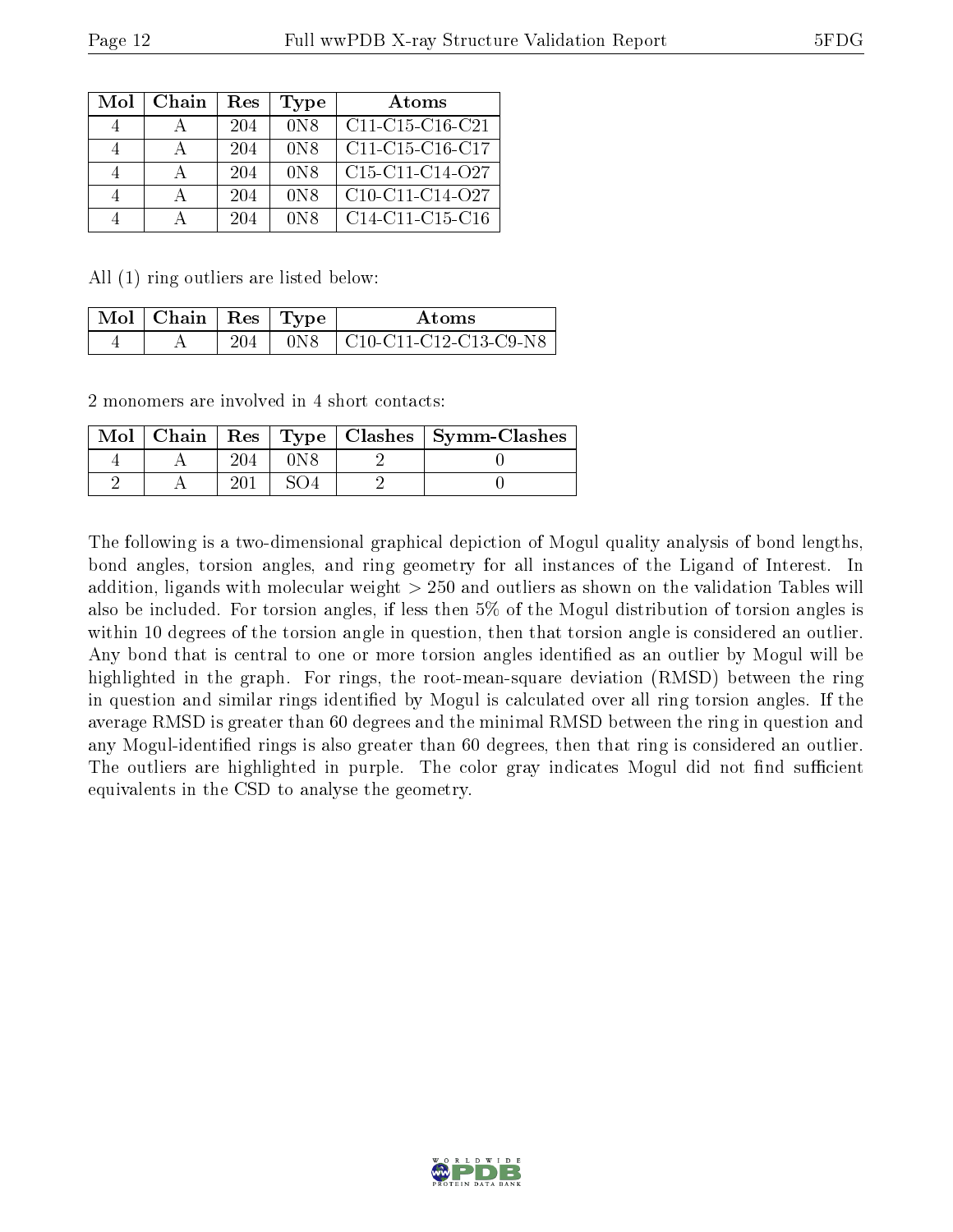

### 5.7 [O](https://www.wwpdb.org/validation/2017/XrayValidationReportHelp#nonstandard_residues_and_ligands)ther polymers (i)

There are no such residues in this entry.

## 5.8 Polymer linkage issues (i)

There are no chain breaks in this entry.

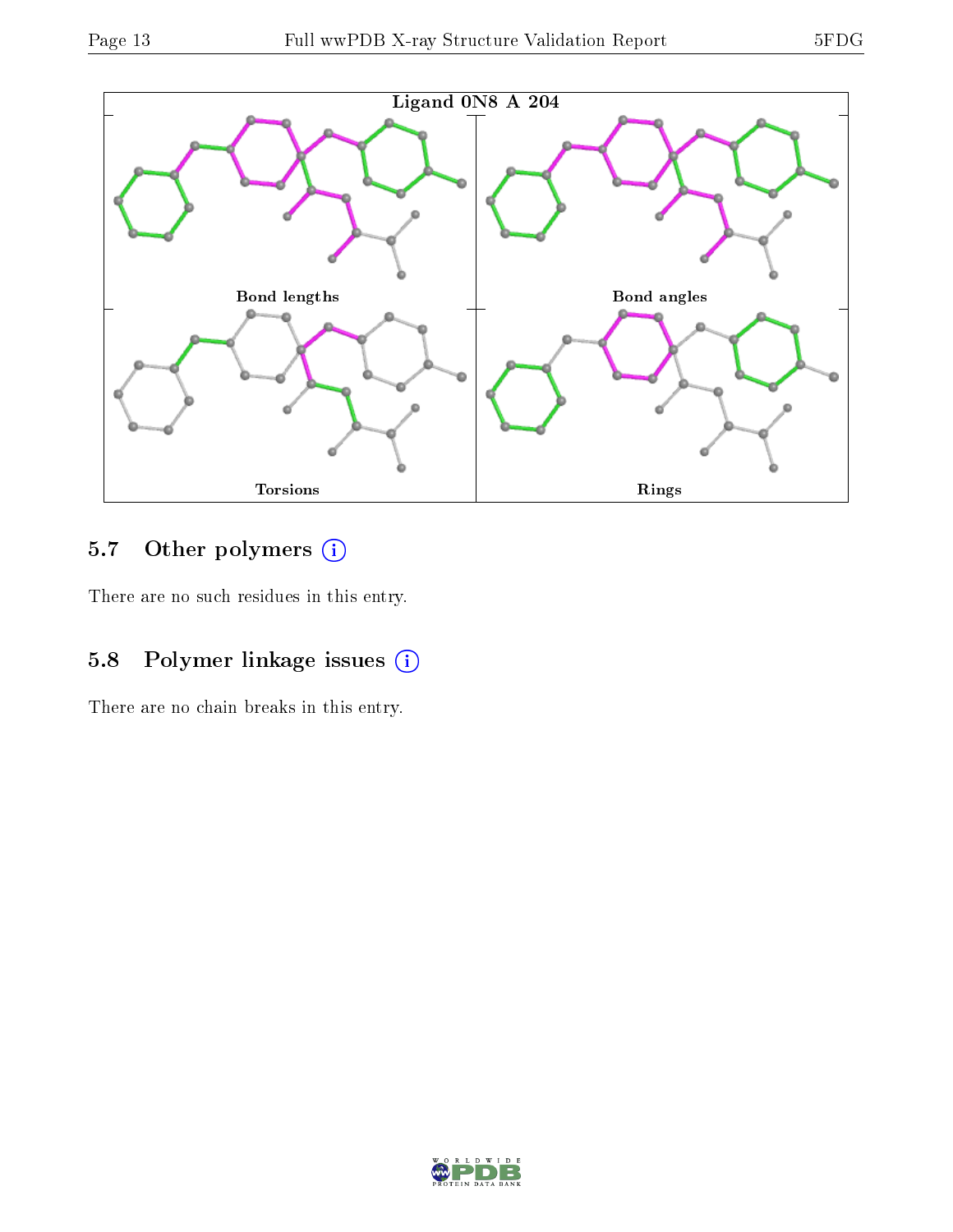# 6 Fit of model and data  $\left( \cdot \right)$

## 6.1 Protein, DNA and RNA chains (i)

In the following table, the column labelled  $#RSRZ>2'$  contains the number (and percentage) of RSRZ outliers, followed by percent RSRZ outliers for the chain as percentile scores relative to all X-ray entries and entries of similar resolution. The OWAB column contains the minimum, median,  $95<sup>th</sup>$  percentile and maximum values of the occupancy-weighted average B-factor per residue. The column labelled  $Q < 0.9$  lists the number of (and percentage) of residues with an average occupancy less than 0.9.

|  | $\begin{array}{ c c c c }\hline \text{Mol} & \text{Chain} & \text{Analysed} & <\text{RSRZ}> \hline \end{array}$ |  |  |  |  |
|--|-----------------------------------------------------------------------------------------------------------------|--|--|--|--|
|  | 181/191 (94\%)   0.11   4 (2\%) 62 66   19, 33, 58, 80                                                          |  |  |  |  |

All (4) RSRZ outliers are listed below:

| Mol | Chain | Res | Type | $_{\rm RSRZ}$ |
|-----|-------|-----|------|---------------|
|     |       | 124 | LYS  | 3.9           |
|     |       | 126 | GLU  | 2.5           |
|     |       |     | GLY  | 2.4           |
|     |       | 123 | ILE. | 22            |

### 6.2 Non-standard residues in protein, DNA, RNA chains  $(i)$

There are no non-standard protein/DNA/RNA residues in this entry.

### 6.3 Carbohydrates (i)

There are no carbohydrates in this entry.

### 6.4 Ligands  $(i)$

In the following table, the Atoms column lists the number of modelled atoms in the group and the number defined in the chemical component dictionary. The B-factors column lists the minimum, median,  $95<sup>th</sup>$  percentile and maximum values of B factors of atoms in the group. The column labelled  $Q< 0.9$  lists the number of atoms with occupancy less than 0.9.

| Mol | Type             | Chain | Res | Atoms | $_{\rm RSCC}$ |      | $\text{RSR} \parallel \text{B-factors}(\AA^2)$ | Q <sub>0.9</sub> |
|-----|------------------|-------|-----|-------|---------------|------|------------------------------------------------|------------------|
|     | 0 <sub>N</sub> 8 |       | 204 | 29/29 | 0.88          | 0.19 | 23,43,60,70                                    |                  |
|     | SO <sub>4</sub>  |       | 201 | 5/5   | 0.92          | 0.18 | 61,71,83,86                                    |                  |
|     | МN               |       | 203 |       | 0.99          | 0.15 | 23, 23, 23, 23                                 |                  |
|     | МN               |       | 202 |       | 0.01          | 0.15 | 21.21.21.21                                    |                  |